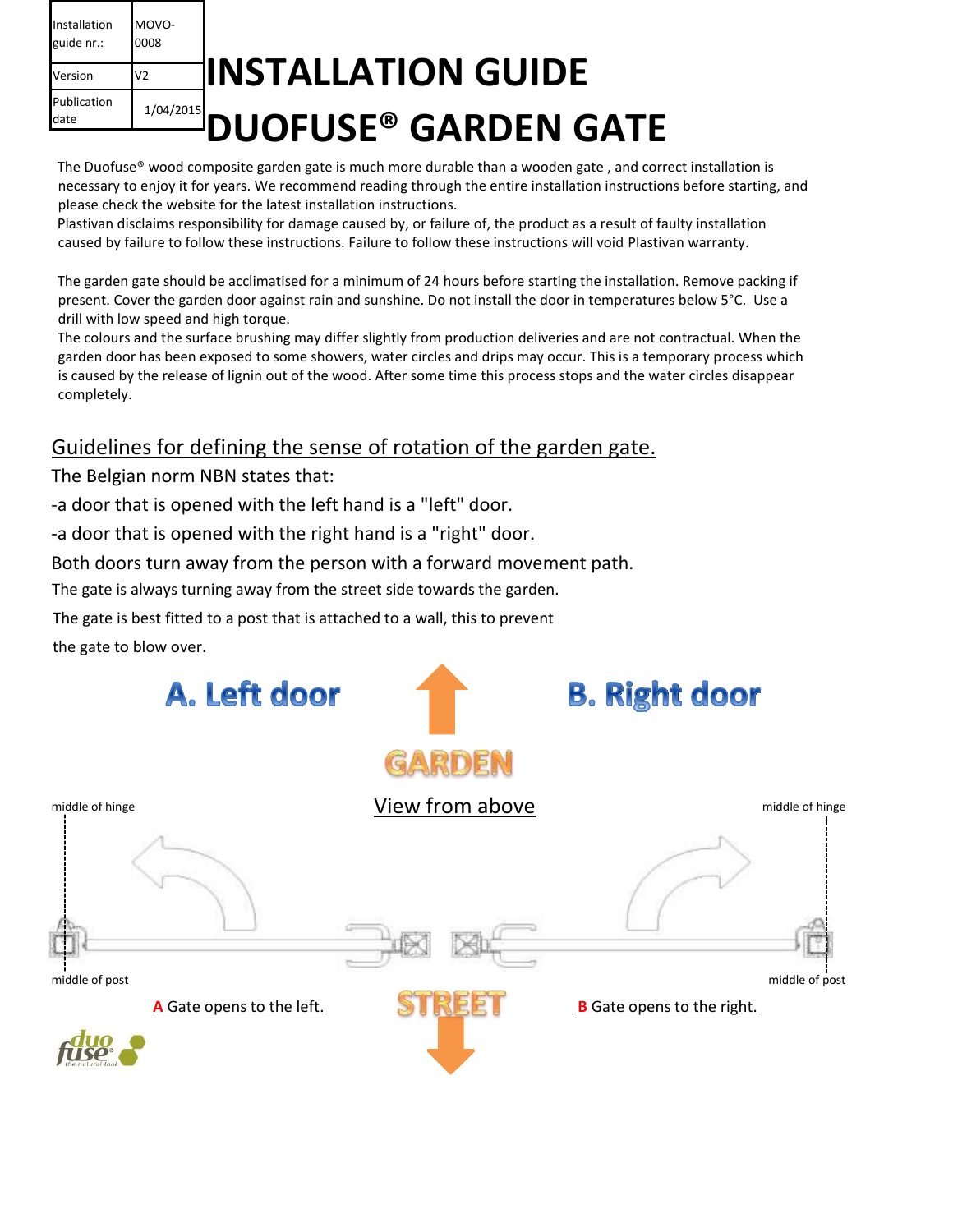



### Preparation of gate and lock according to the direction of rotation.

The gate comes standard as a right-hand gate, the latch bolt is fitted for a right lock. If you wish to change direction, follow the following steps.





### **Dismantling the cylinder of the lock**

- A. Unscrew the screw of the cylinder lock fully and remove it.
- B. Remove the cylinder by turning the key and pull out the cylinder.





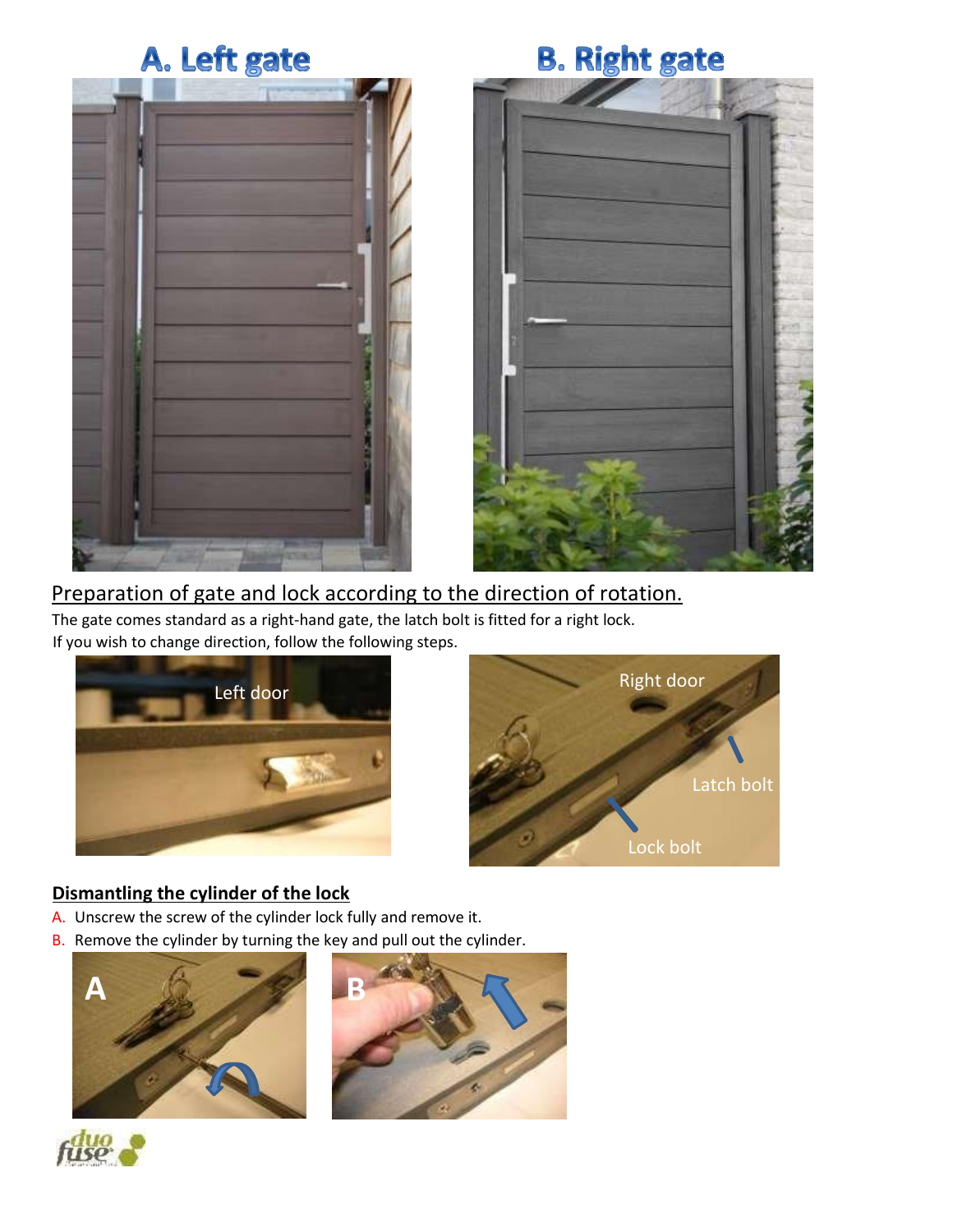#### **Dismantling the lock**

- C. Remove the screws from the lock.
- D. Insert a screwdriver into the opening of the handle and pull out the lock carefully.
- E. Remove the lock.







#### **Turning the latch bolt**

- F. Push the lip at the back and the latch bolt comes forward.
- G. Turn the latch bolt 180 °.
- H. Push the latch bolt back in.
- I. The gate has now been changed to a left gate.









### Reassemble the lock and the cylinder **Attaching the handle**







J - K pitch the left and right handle with plastic rings, compress thoroughly

L - M Lock with Allen Key M3

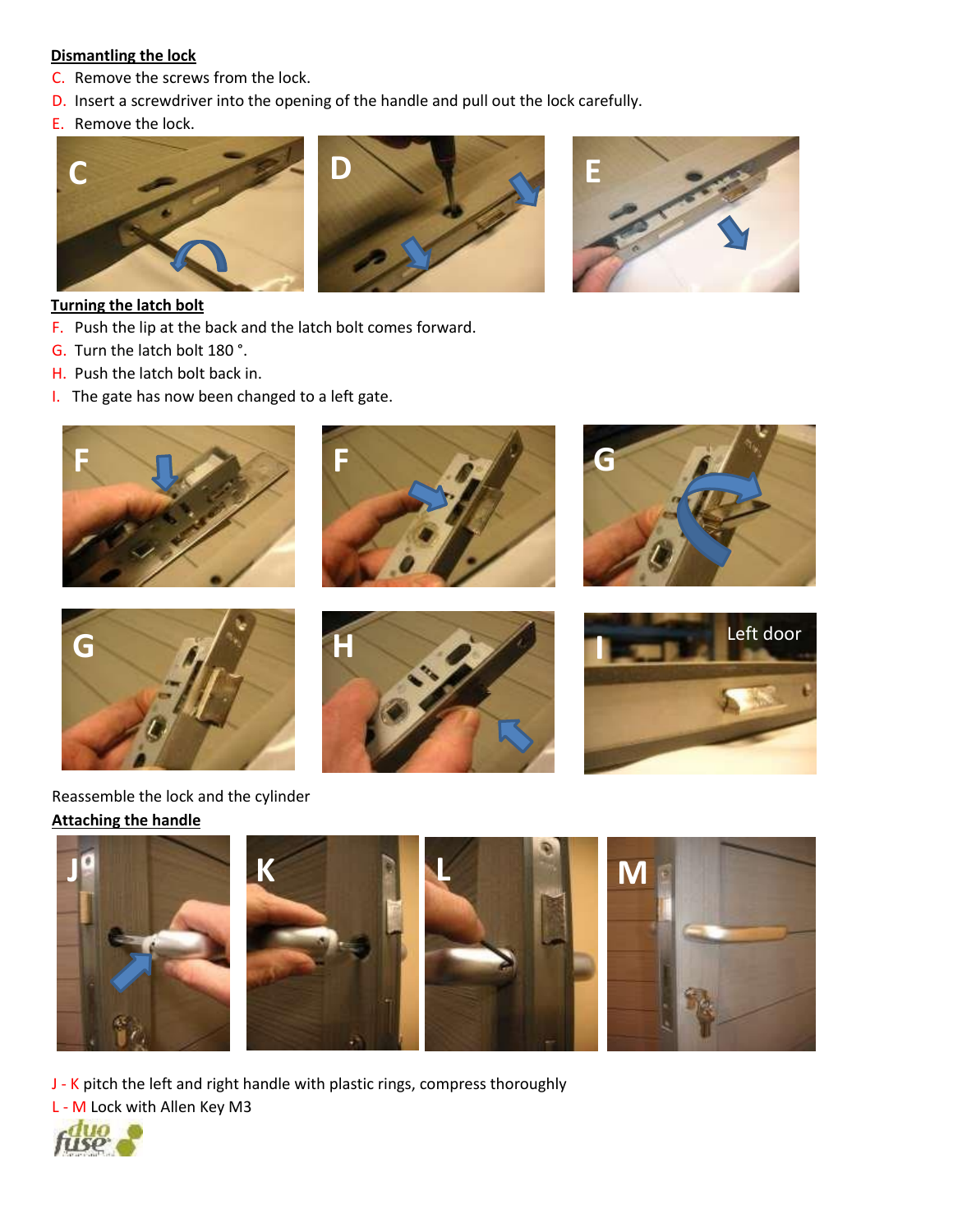## The post to which the hinges are mounted.

1 The post is delivered ready to install.

The bolts and rings to fix the hinges are included.



**2** The inside of the post is a galvanized steel tube





**4** Fix the two bases with bolt and washers onto the post.



**3b** The wire rivets, bolts M10x40 mm and washers M10 are included.



**5a-5b-6** Measure 139 cm from the top from upper base to the top of lower base.







**7a-b** Fix the bolts with a English key or ratchet spanner. **8** Remount the cap onto the base.

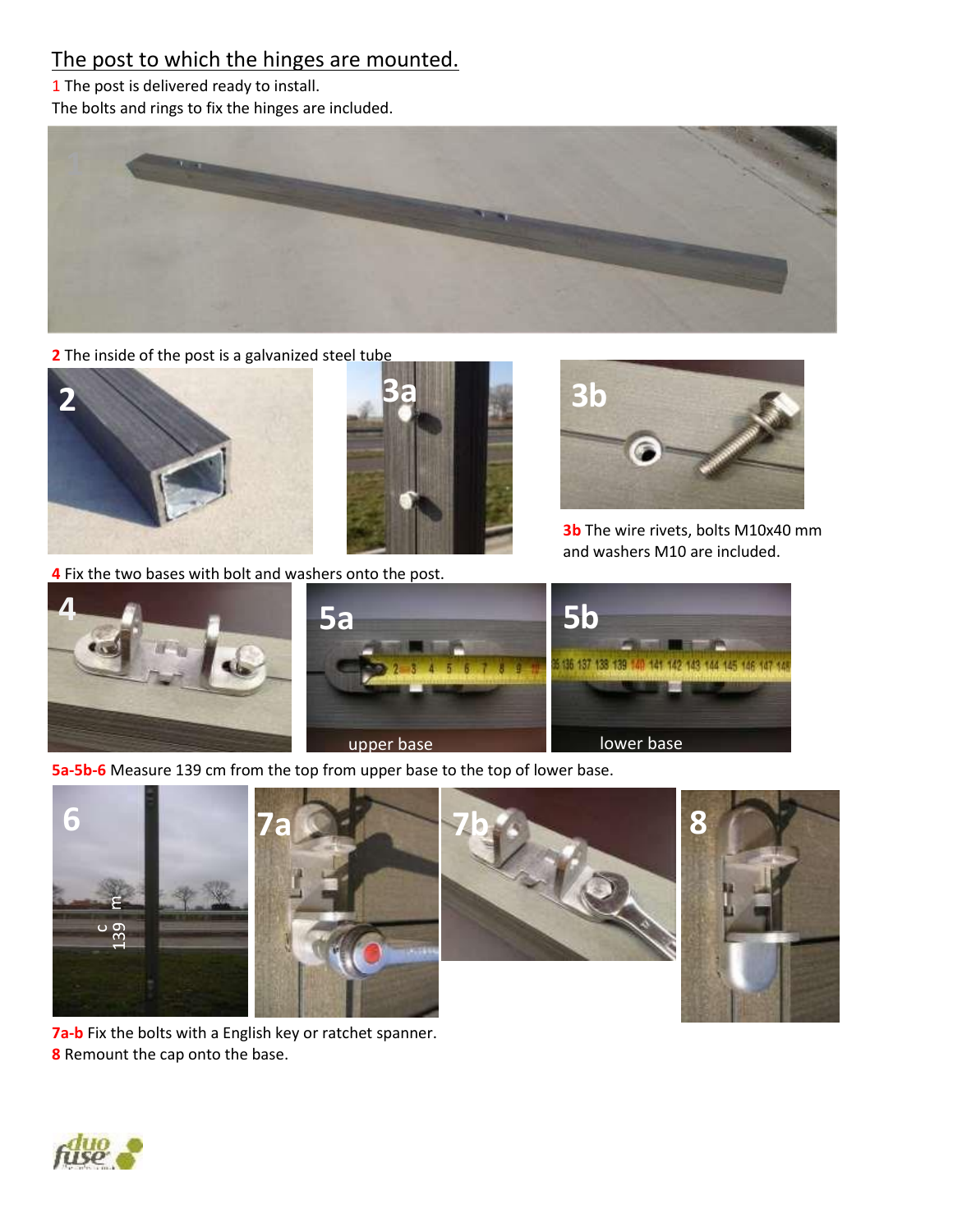

2a - 2b Before mounting the base of the hinge pay attention to the sense of rotation of the gate.





**11** The inside of the standard post has an aluminium cross profile as reinforcement.





**12** Drill a hole with a drill of 5 mm, 60 mm deep through the aluminium.





**13a-b** Fix the self drilling bolts into the stop and latch and tighten the bolt with a hollow screw driver or a ratchet spanner size 13.

**14a-b** Adjust the stop and latch so that the day and night lock are on the right position.









# Preparation of the post on which the stop and latch bolt are mounted.

9 Make sure the post is indeed 270 cm long, if longer saw it at the right size. Mark the holes of the stop.15 Install the plastic cap in the top of the stainless steel tube. 16a If the gate is placed with the hinge against the wall then the post has to be cut to a length of 187,5 cm and fix it to the wall. 16b If the gate is placed against a wall, the stop and tube profile with latch and lock bolt can be mounted directly to the wall.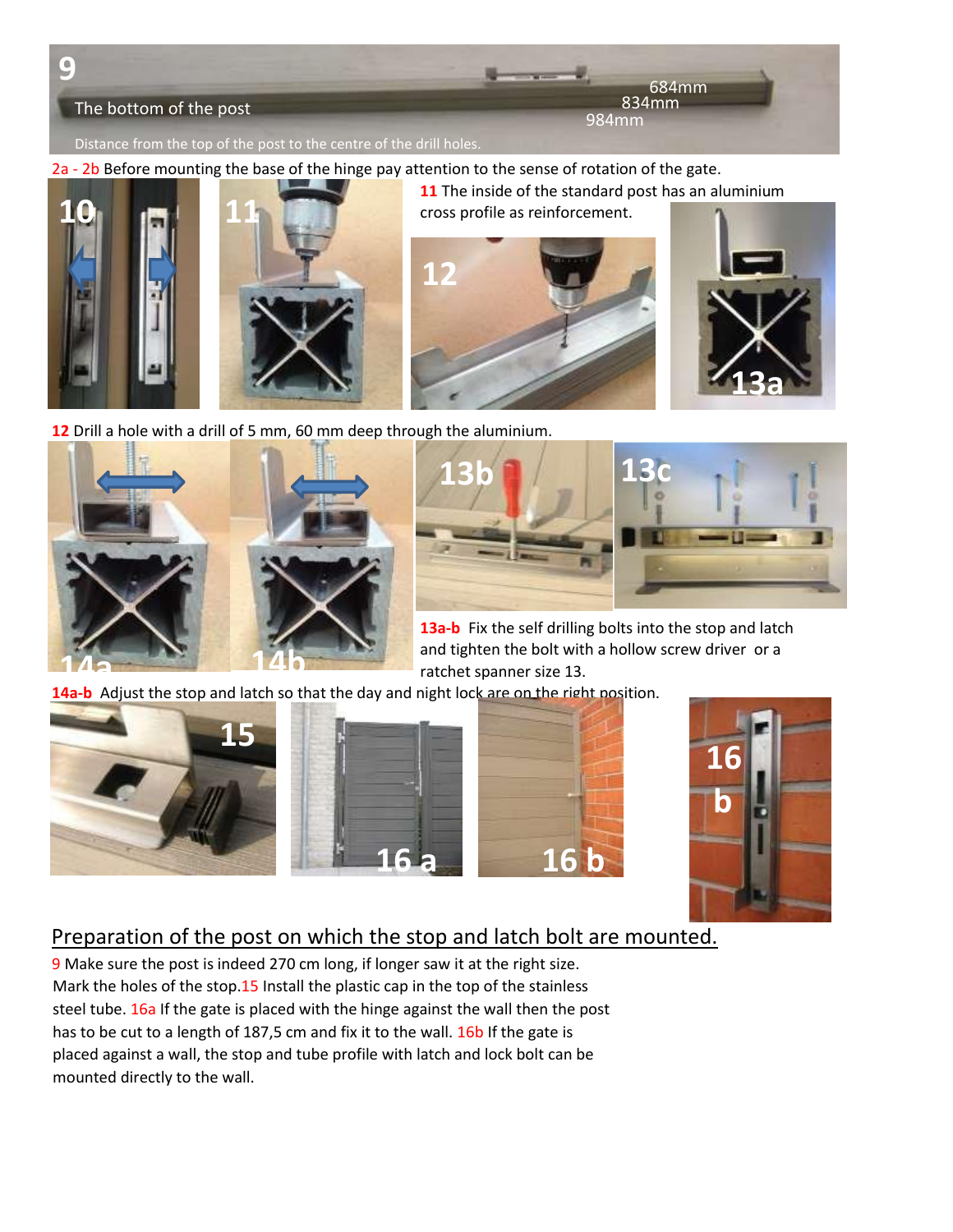**13c** Bolts, washers and plugs for the fixing of the stop and latch on the wall and post.



## The placement of the posts and levelling the gate





17 Mounting scheme of the gate.

18 Make the holes about 90 cm deep and 40 x 40 cm wide.Place a tile at the bottom of the hole, this ensures that the post can no longer sink.

Make sure that the distance from the top of the tile to the ground level is just 82.5 cm.

This is to provide an opening of 2 cm between the bottom of the gate and ground level.

Place a level on top of the 2 posts to insure an equal height of posts.

The distance between the posts is 106 cm.

19 Hold a level vertically against the post to insure it is dead straight.Pour into each hole 25 kg rapid concrete and let it harden overnight.





20a Attach the hinge to the gate.

On the side of the gate, there are two holes above and below.

Lay parallel to the edge of the gate and fasten. Use the supplied bolt M8 x 25 mm and the flat washers M8. Tighten with an Allen Key No. 5.

20b Loosen both bolts and remove

this pin can only be pushed upwards when both bolts are loosened.

Mounting and calibration of the gate.